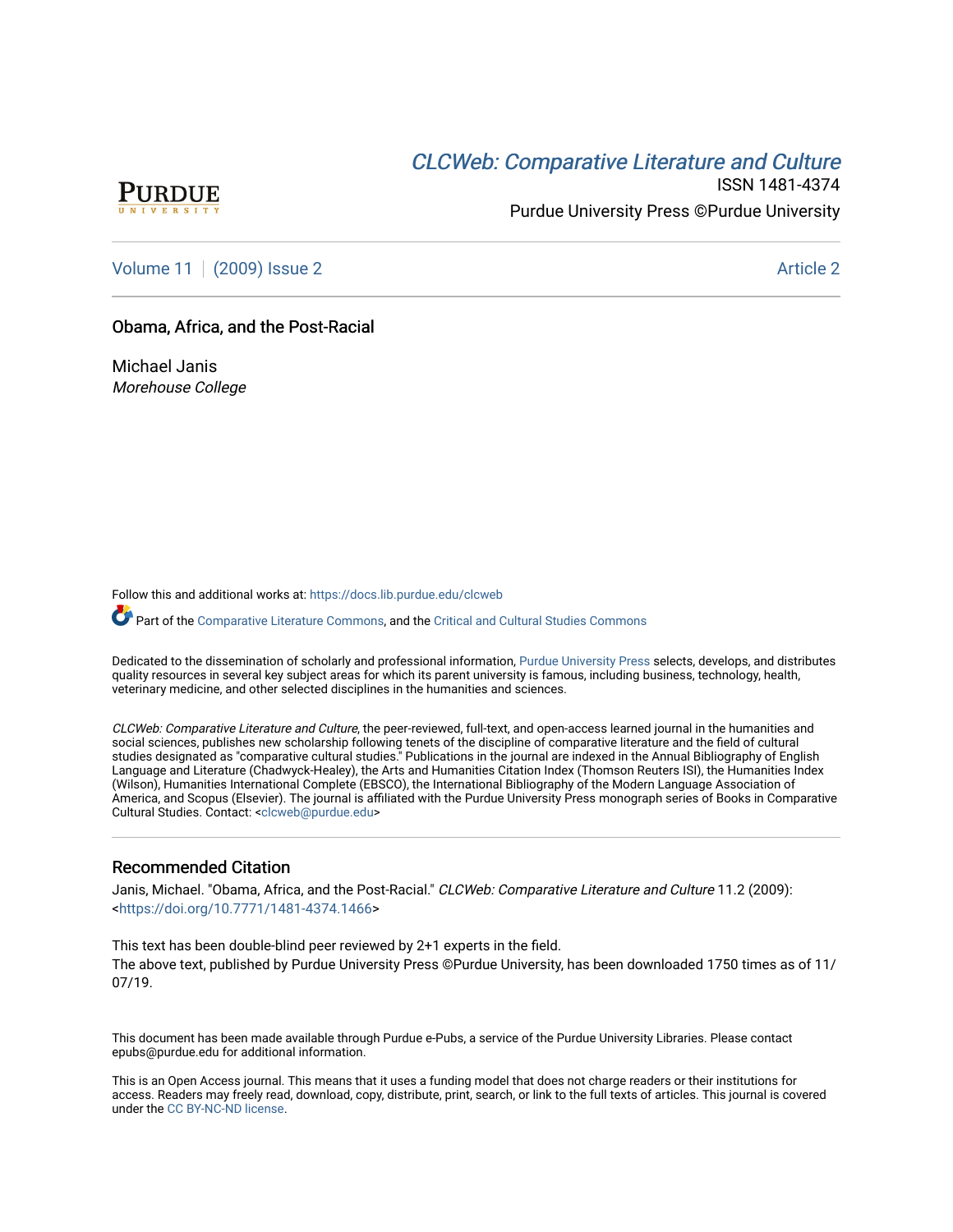**PURDUE** 

UNIVERSITY PRESS <http://www.thepress.purdue.edu>



ISSN 1481-4374 <http://docs.lib.purdue.edu/clcweb> Purdue University Press ©Purdue University

CLCWeb: Comparative Literature and Culture, the peer-reviewed, full-text, and open-access learned journal in the humanities and social sciences, publishes new scholarship following tenets of the discipline of comparative literature and the field of cultural studies designated as "comparative cultural studies." In addition to the publication of articles, the journal publishes review articles of scholarly books and publishes research material in its Library Series. Publications in the journal are indexed in the Annual Bibliography of English Language and Literature (Chadwyck-Healey), the Arts and Humanities Citation Index (Thomson Reuters ISI), the Humanities Index (Wilson), Humanities International Complete (EBSCO), the International Bibliography of the Modern Language Association of America, and Scopus (Elsevier). The journal is affiliated with the Purdue University Press monograph series of Books in Comparative Cultural Studies. Contact: <clcweb@purdue.edu>

> Volume 11 Issue 2 (June 2009) Article 2 Michael Janis, "Obama, Africa, and the Post-Racial" <http://docs.lib.purdue.edu/clcweb/vol11/iss2/2>

Contents of CLCWeb: Comparative Literature and Culture 11.2 (2009) <http://docs.lib.purdue.edu/clcweb/vol11/iss2/>

Abstract: In his article "Obama, Africa, and the Post-Racial" Michael Janis examines aspects of U.S. president Barack Obama's election in the context of the epistemology and history of racism. Following an introduction to the history of racism in Europe and in the U.S., Janis discusses the media in the U.S. and in Africa in relation to African American and African politics. The debates on race ignited by the campaign are considered in the light of Africana perspectives on relations between Africa and the West and on the history of slavery and colonialism. Based on selected data in the media of the U.S. and Africa, Obama's critical reception reveals that the "post-racial" remains contingent upon reparations and the historical contextualization of Western hegemony. What remains to be seen is the extent to which Obama's vision of the U.S. will draw from the African internationalist perspectives with which he is aligned.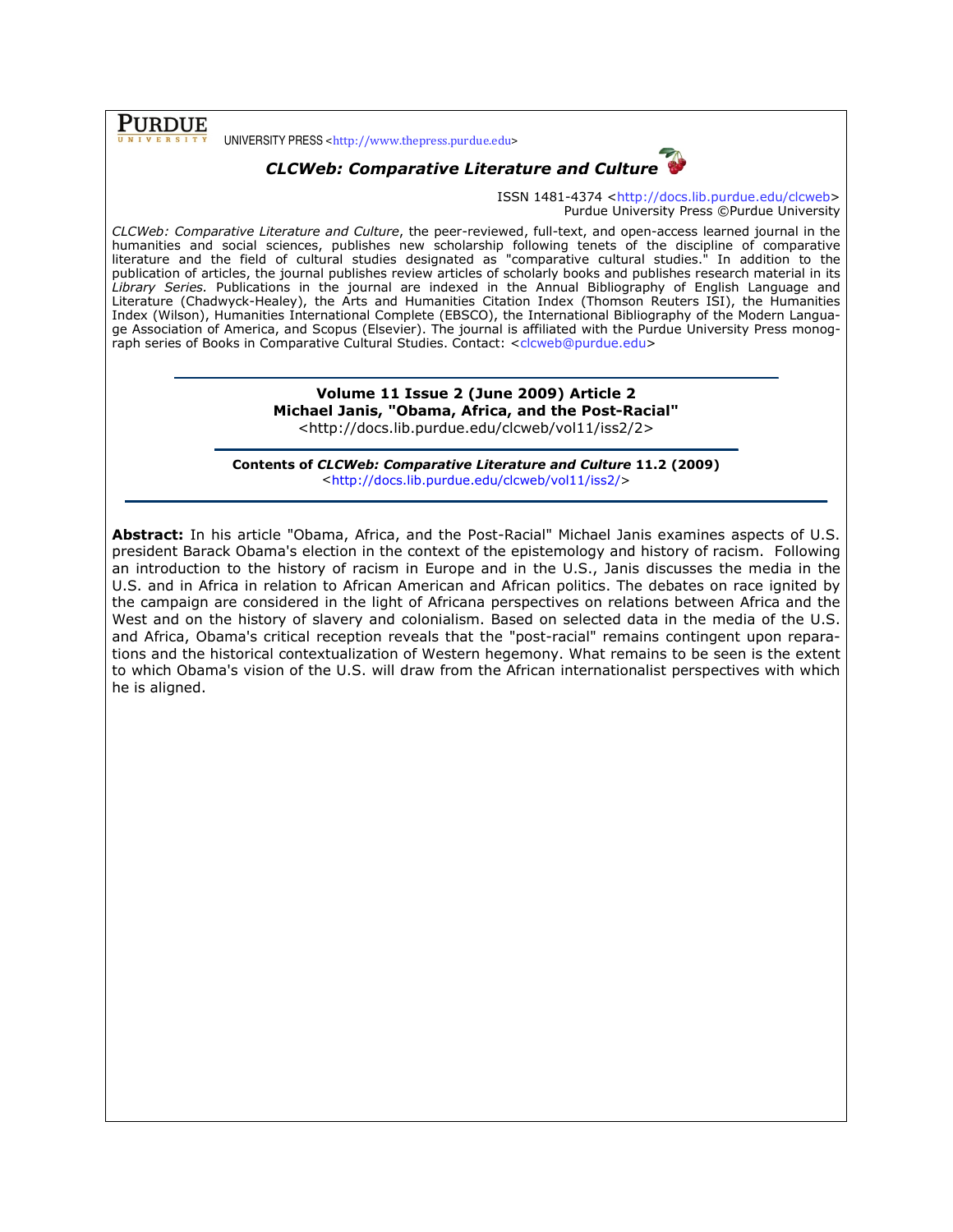### Michael JANIS

#### Obama, Africa, and the Post-Racial

"It was into my father's image, the black man, son of Africa, that I'd packed all the attributes I sought in myself; the attributes of Martin and Malcolm, DuBois and Mandela" (Obama, Dreams 220), writes US-America's first African American president in his "story of race and inheritance." While the presidential candidacy of Senator Barack Obama sparked numerous debates on the concept of "race," including the notion of the "post-racial," scant attention has been paid to Obama's possible treatment of the tragic history of relations between the West and Africa. The lack of any serious engagement with reparations for slavery and colonialism on the part of the U.S. and most West European governments is arguably an all too often unacknowledged sign of the ubiquitous persistence of racism and an obstacle blocking the way to a vision beyond race. If Obama has only just begun to formulate his views on reparations and has just begun to implement foreign policy that would encompass a long view of Africa and the diaspora, he already has an important, complex relationship to Africa -- a profound understanding of Maafa (African Holocaust), as well as of the contemporary dynamics of neocolonialism - that merits investigation into the possibilities an internationalist, even pan-Africanist, ethos would bring to the White House.

While the U.S. media was locked in debates about the presidential candidates, significant historical issues on the subject remained at the margins of political discourse. Because of the history of racism and the hegemonial status of the U.S., the victory of Barack Obama was without question one of the most important signs of social progress in modern times not only for the U.S. but also globally. At the same time, from a contemporary perspective, US-Americans remained mesmerized by a myth, which James Baldwin saw all too well as the midpoint of the "Reagan Revolution" -- the first simulacral US-American regime -- when he quipped that "As long as you think you're white, there's no hope for you" (90). Today, both the sciences and humanities have discredited the very concept of race -- from the mapping of the genome, which demonstrates genetic variation is superficial and common variations are transracial, to the academic institutionalization of critical race theory and postcolonial theory; however, although it is widely recognized that the world's distinct cultures, not races, are responsible for difference and diversity, we are surrounded by social and political conflicts that are based on race, or the guise of race.

Race has been recognized as an atavistic form of oppression, an invention by thinkers such as Joseph Arthur de Gobineau, described by Jean-Paul Sartre as the "father of racism" (qtd. in Miller 16), who wrote Essai sur l'inégalité des races humaines (1853-55; Essay on the Inequality of the Human Races), a work that ranks Africans at the bottom of the racial hierarchy (while granting them artistic and creative merit). Gobineau distorted the title and project of Jean-Jacques Rousseau's Discours sur l'origine et les fondements de l'inégalité parmi les hommes (1755; Discourse on the Origin of Inequality), an inquiry into the humanist concept of "natural law" that reflects a proto-anthropological search to understand distinct societies on their own terms. The Haitian intellectual Anténor Firmin responded to Gobineau with De l'égalité des races humaines (1885; The Equality of the Human Races), on African and diaspora intellectual history and classical foundations. Despite the presence of Firmin's formidable challenge to Europe (and his status as the only African-descended member of the faculty of Paul Broca's emerging science of anthropology in Paris), European colonialist ideology elected to follow the racist strains of physical and cultural anthropology, then emergent disciplines fraught with theoretical contradictions based on race. Africa has been the crucible of the intellectual battle about race. Firmin was at the forefront of critical inquiry into the subject in the nineteenth century, as he advanced the monogenist perspective on the evolution of humans when most European thinkers maintained a polygenist theory, which argued that the races evolved separately, not from a single source. It turns out, of course, that current theories hold that the single source is Africa. Among bitter ironies of the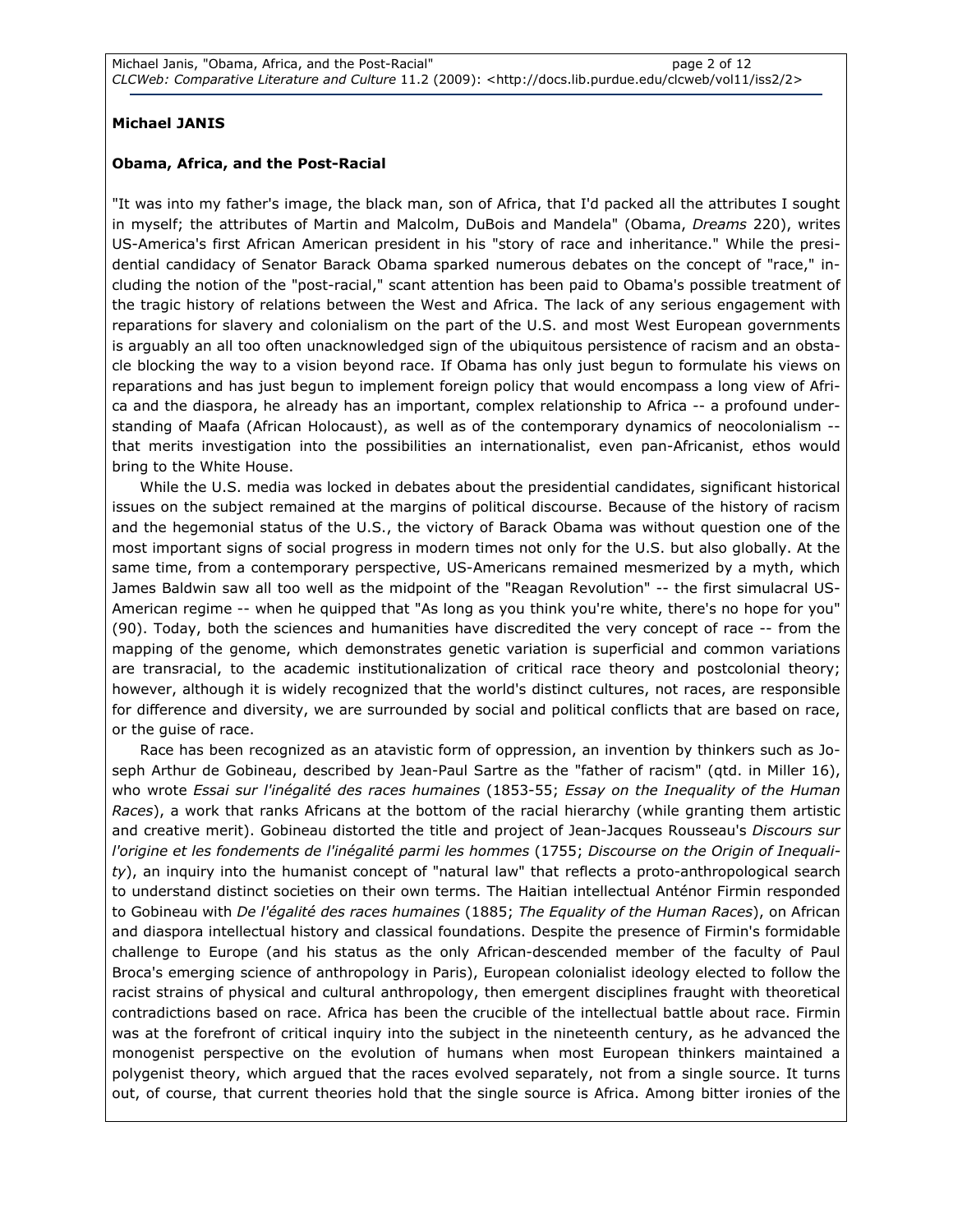second half of the twentieth century is that even as this knowledge gained widespread acceptance among scientists and the public, the social ramifications of which are that all humans are originally African, the West did very little to oppose apartheid in South Africa. The apotheosis of modern racism, often considered to be the Jewish and African Holocausts (the genocides of slavery and colonialism), was extended into the late twentieth century in Asia, Africa, and Europe, which reminded the world once again of the connection between racial fetishization and fascism.

What, then, is "race"? An extrapolation of a worldview based on the superficial differences found across all human cultures, race is a myth that is both ancient and modern. There is much evidence to suggest that the ancient Mediterranean world may not have held the same prejudices against Africans, as Frank Snowden demonstrates. From Hume and Kant to Hegel, the anti-African, or anti-black racism of European philosophers reflects the enigmatic and multifarious presence of psychopathology in Western thought (on this, see, e.g., Eze). As Eric Williams argues in Capitalism and Slavery, Enlightenment-era trans-Atlantic slavery and colonialism were the very conditions of possibility for the modern world-system of European and Euro-American capitalist exploitation; slavery built commercial capitalism and the end of slavery became the impetus for formal colonialism during industrial capitalism. Walter Rodney's How Europe Underdeveloped Africa reveals the processes of development in precolonial African and the processes of underdevelopment in Africa wrought by slavery and colonialism. Most African nations have not yet had independence from official colonial rule for fifty years.

The modern history of racism, from the genocide perpetrated against Native Americans to the slaver labor of Chinese in the U.S. at the turn of the twentieth century, from the Jewish Holocaust to Bosnia and Rwanda, is not behind us. Obama makes this point in his Speech on Race: "As William Faulkner once wrote, 'The past isn't dead and buried. In fact, it isn't even past.' We do not need to recite here the history of racial injustice in this country. But we do need to remind ourselves that so many of the disparities that exist in the African-American community today can be directly traced to inequalities passed on from an earlier generation that suffered under the brutal legacy of slavery and Jim Crow" (Obama, "Obama's Speech" 5). Obama's reading of history translates into a new vision, for the US-American government, of the historicity of race. Even his choice of the words of Faulkner is significant. The southern Nobel Laureate was resistant to desegregation, yet Faulkner authored novels that reflect the subtleties of race relations in the south. Embedded in Obama's words is a critique not only of the tension between the races in the U.S., but also of the tension between US-American mythology and history, part of the hermeneutic excavation of the racial palimpsest.

If race is a myth, it has the sense of both a culturally embedded narrative of origins and widely disseminated rhetoric of mystification. "Race" refers "to nothing that science should recognize as real" in Kwame Anthony Appiah's words (277). From a literary perspective, the genesis of racism appears as the most dangerous abuse of fiction: "Fictions can degenerate into myths whenever they are not consciously held to be fictive … In this sense anti-Semitism is a degenerate fiction, a myth … Fictions are for finding things out, and they change as the needs of sense-making change. Myths are the agents of stability, fictions the agents of change" (Kermode 39). Scholars and critics from Norman Cohn to Umberto Eco have shown how fiction written by turn-of-the century Russian and French anti-Semites were believed throughout Europe, to the point that Hitler could use them as mobilizing myths. In the case of anti-Black racism, as with anti-Semitism, Western literature is incomprehensibly vast including icons such as Uncle Tom or pop-culture inventions such as Jim Crow -- from the 1838 song -- that was one of the first U.S. exports of a cultural product to reach a global audience, the term that would stand for apartheid in the U.S.

Literature and literary criticism, along with many other disciplines of humanist inquiry, have advanced complex readings of "race," as a historical signifier, as mythology and metaphor. A term first used by Frantz Fanon on racial pathology in the colonial situation in Les Damnés de la terre (1961; The Wretched of the Earth), "racialization" signifies the pervasive effects of the hegemony of European racism and the effects of internalized racism in non-European, often (formerly) colonized groups. An-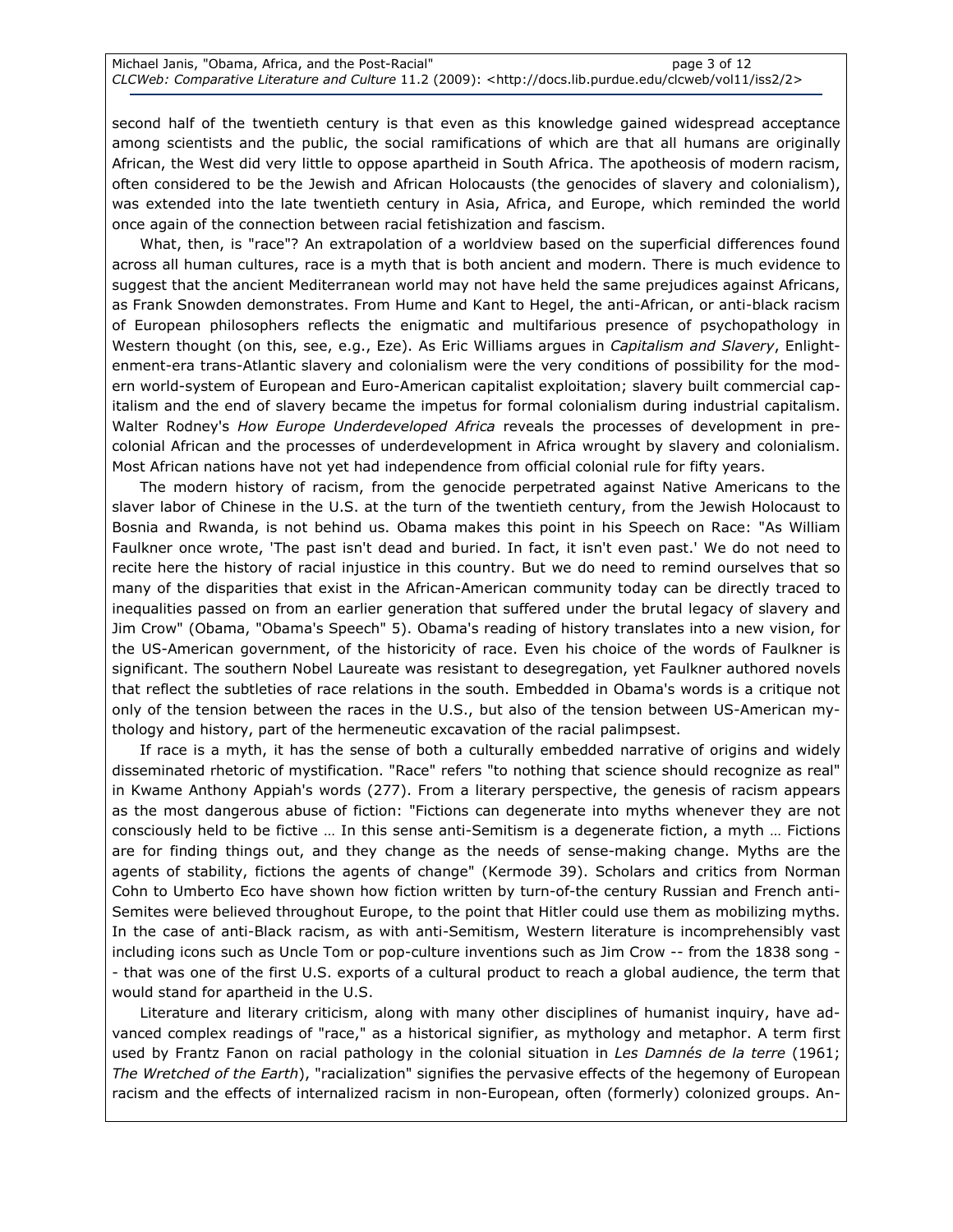| Michael Janis, "Obama, Africa, and the Post-Racial" | page 4 of 12                                                                                                                   |
|-----------------------------------------------------|--------------------------------------------------------------------------------------------------------------------------------|
|                                                     | CLCWeb: Comparative Literature and Culture 11.2 (2009): <http: 2="" clcweb="" docs.lib.purdue.edu="" iss2="" vol11=""></http:> |

gela Davis summarizes the contemporary moment in race theory: "Yet we continue to use the term 'race,' even though many of us are very careful to set it off in quotation marks to indicate that while we do not take seriously the notion of 'race' as biologically grounded, neither are we able to think about racist power structures and marginalization processes without invoking the socially constructed concept of 'race.' Obviously there is a reason we are stuck with the term 'race,' and that has to do with the persistence of racism and processes of racialization that perpetuate race-based oppression, even as they appear to move beyond it" (44). The 1980s marked a turning point for critical theory on the social construction of "blackness" and "whiteness." In "Preface to Blackness: Text and Pretext," Henry Louis Gates suggests that, in contrast to the essentialist view that reifies and restricts ontology, "blackness" is a metaphor; further, he later writes that "one must learn to be 'black' in this society, precisely because 'blackness' is a socially produced category" ("Loose Canons" 101). Polyvocal and polysematic, racial metaphors, employed in the name of oppression or liberation, remain living languages, conscious and unconscious, both functions of the myth of race and tools for the deconstruction of the myth.

The political goal of the deconstruction of the myth of race is for diverse constituencies to learn to resist seeing the U.S., and the world, in black and white terms, as Obama has advocated in his books and speeches. This turn is a crucial strategy for the oppressed, which must above all create solidarity among diverse ethnic groups. David Roediger's Towards the Abolition of Whiteness responds to this persistent need throughout working class history in the U.S. One of the epigraphs to a section in the book is from The World and Africa in which W.E.B. Du Bois laments the process of racialization in working class history, the adoption of ideologies of whiteness of new immigrants in the U.S., which in turn bred contempt for what should have been their African American comrades in a common struggle. In particular, as Roediger's study shows through the investigation of historical documents and juridical policy, the Irish, Jews, Italians, and Greeks were not regarded as "white," but they, among other immigrants of the nineteenth and early twentieth centuries, were eventually able to adopt this identity. Malcolm X was also a keen observer of this process of racialization that led to the insidious spread of white supremacy among diverse groups. For Roediger, coming to terms with Baldwin's injunction to dismantle the delusive idea of "whiteness" serves as a point of departure: "To make its fullest possible contribution to the growth of a new society, activism that draws on ideas regarding the social construction of race must focus its political energies on exposing, demystifying and demeaning the particular ideology of whiteness, rather than on calling into question the concept of race generally … whiteness is now a particularly brittle and fragile form of social identity and that it can be fought" (12). Along with the recognition of the strategic necessity of recognizing the category of race and the social construction of "race," it should be noted that the category (or the myth) of whiteness is not required to accomplish the important goal of global social justice for Africa and the diaspora; the West can stand trial regardless of (mis)conceptions of race. Hence the paradox of "race" today: the post-racial requires the recognition of the history of racism and the call for reparations.

What we are witnessing in a new form in Roediger's theory, the tension between race and class in the quest for social equality, is also embedded in the issues of solidarity of the African revolutions - for example, in Fanon's strictures on Sartre's conception of *négritude* in his 1948 essay "Orphée Noir." The historical problem of the Left, of collapsing the problems of race into those of class, has been to ignore the complexities of the oppression of African Americans, Africans, and Africans of the Caribbean. The kind of accusations by African American leadership that Obama is "not black enough" reflect a regressive use of the language of racialism, but this usage is in many ways the metaphorical guise of concern over a new post-Civil Rights agenda. In his 2008 speech on race in Philadelphia, Obama pointed to the paradox of "race" in that "some commentators have deemed me 'too black' or 'not black enough'" ("Obama's Speech" 2), yet he urged his audience to consider the roots of the anger in the African American community, reflected in the sermons of Rev. Jeremiah Wright, for "to condemn it without understanding its roots, only serves to widen the chasm of misunderstanding that exists be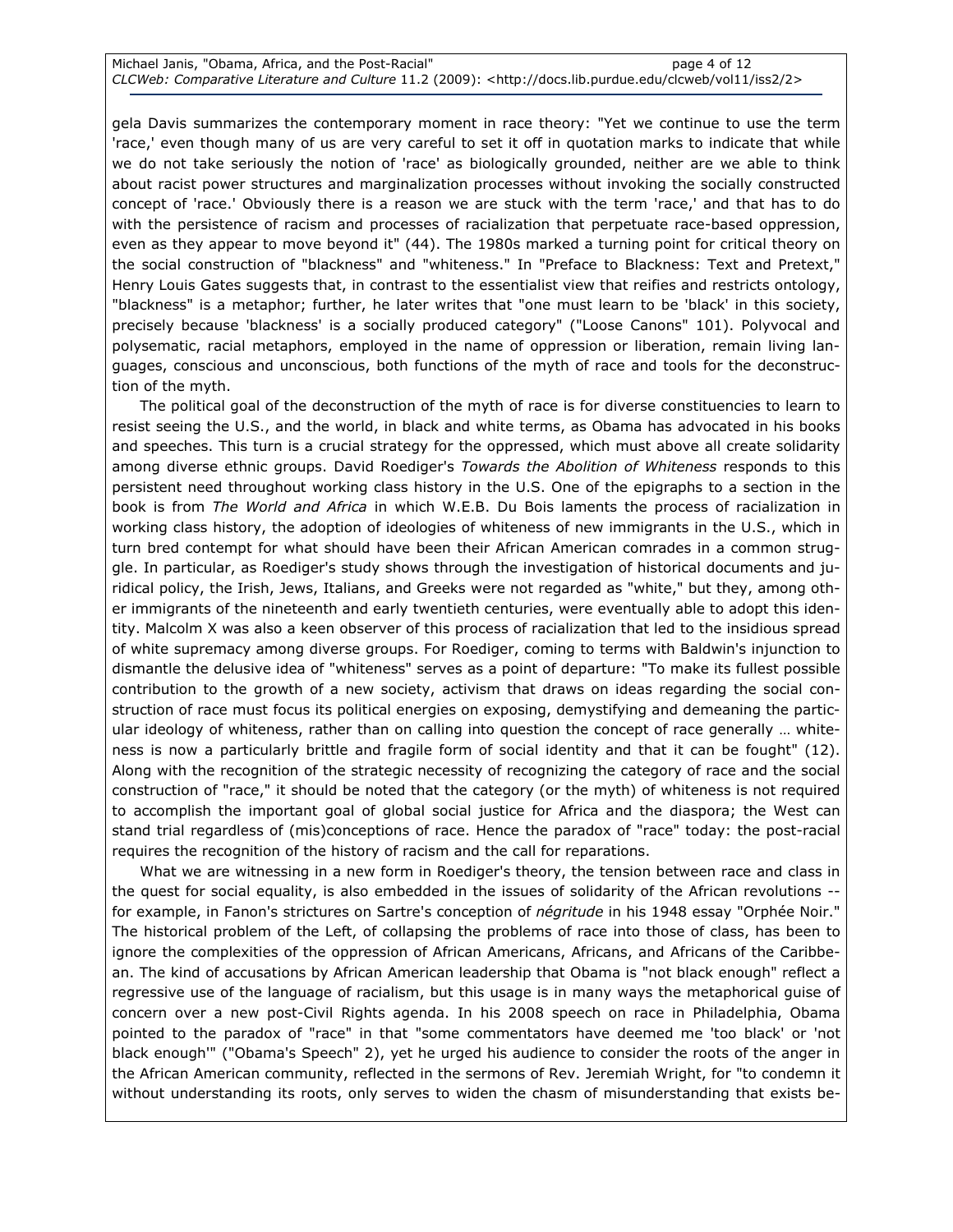tween the races" (6). His speech recognized that the post-racial era has not yet arrived, that it is part of his vision of hope.

As Obama chronicled his journey to an African American identity in his Dreams from My Father, the question his identity and the social construction of race came into play before the debates in the media and before commentators' efforts to define "black" and "African American." Popular discourse on the race question in the election, of course, is far too extensive to treat adequately, but for our purposes, the new visions of the Du Boisian problem of the "color line" must be briefly addressed. Defending Obama against Black critics who question Obama's "blackness," criticize him for his Ivy League background, and push him outside the category of Black US-American, restricting it to those who descended from slaves brought over in the Middle Passage, John K. Wilson summarizes the political and identitarian conundrum of Obama's "whiteness": co-opted by Euro-Americans and the status quo, grounds for suspicion in the African American community, at best a strategic advantage. In Matt Bai's article "Is Obama the End of Black Politics?," the headline evinces the media's addiction to "spin." The rather confusing nature of the headline is revealed by the third paragraph as majority whip James Clyburn ruminates on the staggering significance of Obama's ascendancy in the context of the suffering of the Civil Rights Movement, which Clyburn experienced at Martin Luther King's side. Like Representative John Lewis, however, Clyburn initially supported Hillary Clinton. This dynamic is part of the "end of black politics" angle, but the eye-catching, false "end" also has to do with the generational rift in African American leadership.

In their contrasting rhetorical analyses of Obama's address to the 2004 Democratic National Convention in a co-written article, David Frank and Mark McPhail provide a telling example of the split on these issues among the Left. While Frank praises Obama's conciliatory rhetoric on race, McPhail contrasts his speech to that of Rev. Al Sharpton and accuses him of betraying the "racial contract" in favor of an "abstract social contract" (a distinction between the contemporary Charles W. Mills and the Enlightenment-era Rousseau), claiming that "Obama resigns race for his audience, and eliminates any need for Americans to address the symbolic and social pathologies of white privilege and power" (573; emphasis in the original). It seems that few theorists -- Paul Gilroy is an exception -- employ critical theory to think beyond race, but one wonders if, at this political juncture, it could have been otherwise: the campaign clearly became a racial state of the union, a "talking cure" for the political unconscious.

No president in U.S. history has been prepared like Obama to come to grips with the legacy of slavery, with postcoloniality, and with the inequities of Western-dominated globalization. In The Audacity of Hope, in fact, Obama supports affirmative action as a contemporary mode of understanding African American history. In Dreams from My Father he examines his African heritage, encounters Africa not just in terms of his personal return to Kenya and the memory of his father, but on its own terms, demonstrating an historical understanding of what has happened since revolutions from Kimathi and Mau Mau to the socialism of Nyerere and Nkrumah. He articulates a postmodern "double consciousness," African and US-American, that takes on an internationalist perspective, which its theorist, Du Bois, also embraced. Few analysts reinforce the connection -- necessary for the purposes of political solidarity -- between slavery and colonialism and the internal colonialism of the U.S., discussed by critics as diverse as Fred Hord, Robert Blauner, Cedric Robinson, and bell hooks. Fanon's psychoanalysis of the colonial situation does not completely apply to the present: Africans and Africandescended peoples have liberated themselves from the paralyzing position in the Hegelian masterslave dialectic, altering the relevant dynamics of Alexandre Kojève's analysis of the relationship's ontological reciprocity, which Fanon applies: "The Negro enslaved by his inferiority, the white man enslaved by his superiority alike behave in accordance with a neurotic orientation" (Black Skin 60). The diseases of inferiority and superiority have not been eradicated; the "racial narcissism" that pervaded the colonial condition remains as a syndrome, along with global inequities along racial lines, that calls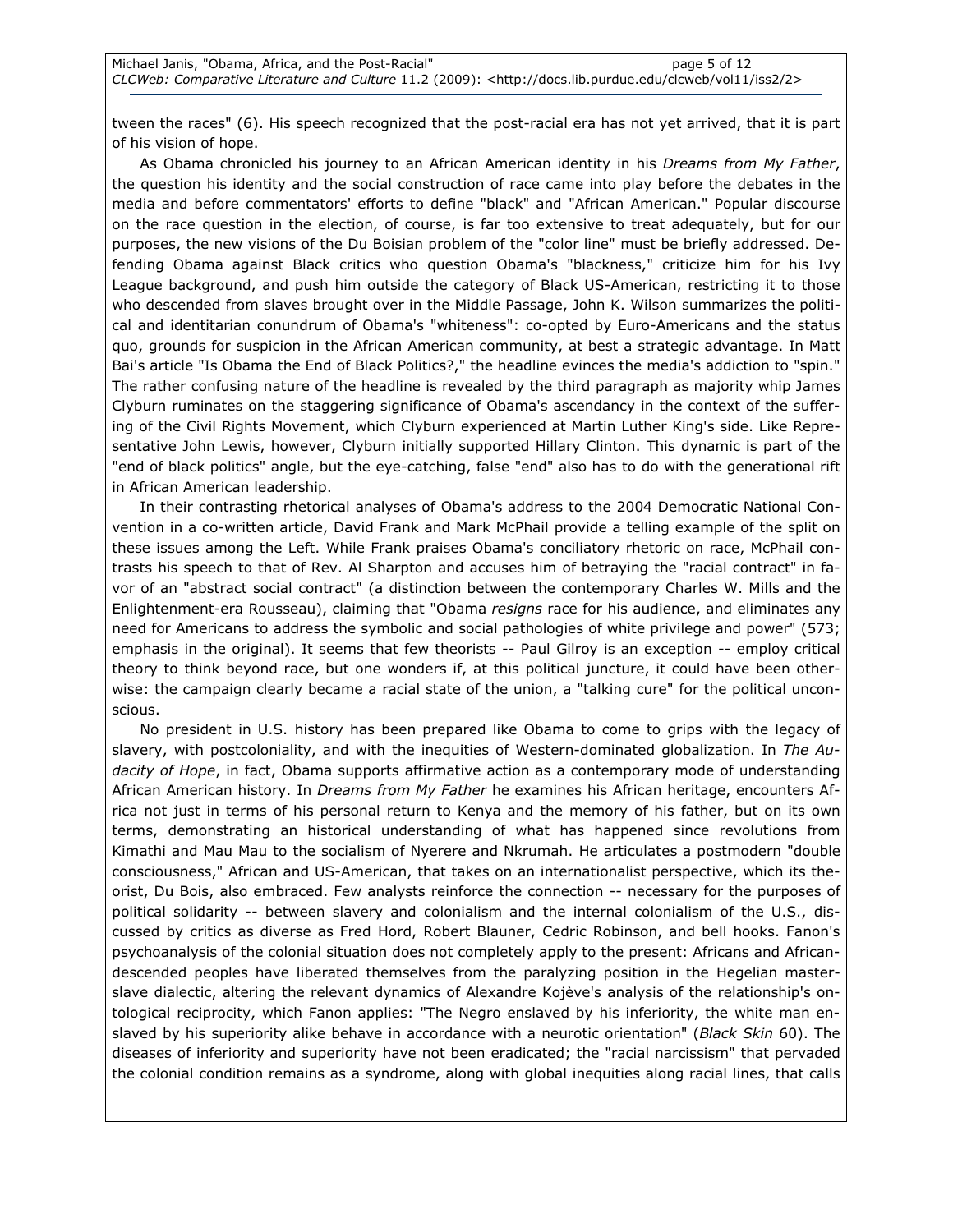for the interrogation of the "post" of postcolonial -- and begs the question of the psychology and politics of reparations.

It is not yet certain that the election of Obama has sounded a prelude to reparations, but such assumptions will be made, whether in the name of resentment or in the name of hope. The groundwork for actual reparations has been theorized but not yet put in place on a grand scale. If the world were to learn of Obama's interest in such a program, the reactions would be diverse, without a doubt, and the debates torrid. Reactions to Obama in the African press reveal both a widespread fervent support for an African American U.S. president and a healthy skepticism concerning Obama's commitment to foreign policy dedicated to Africana internationalism, as well as to reparations (see, e.g., Namanya; Katito). In the U.S. and in Africa, Obama is frequently compared to Martin Luther King, Jr., and it is this linkage that begs the question of the relationship to King's commitment to non-violent social change, to his philosophy of intercultural reciprocity, and to his critique of US-American capitalism and imperialism in his later years. The political contexts of relations between Africa and the West reflect the historical ethical impoverishment of the West, which contemporary Western leaders often counter with accusations of the contemporary ethical impoverishment of African leadership. However, as Jean-Marie Téno advances in his films, European slavery and colonialism destroyed democratic institutions in Africa, putting in their place campaigns of genocide and totalitarian regimes; then, at the moment Europe reluctantly granted independence -- only after Africans had won it, often at the high cost of their own blood -- European leaders argued Africa was not ready to establish democratic institutions. Europe's answer was neocolonialism, just as the U.S.'s answer to abolition was not only Jim Crow, but also internal colonialism. Africa-West relations can only be seen in terms of what Wole Soyinka has called a "culture of impunity in race relations" (37). While lamenting that "the crimes that the African continent commits against her kind are of a dimension and, unfortunately, of a nature that appears to constantly provoke memories of the historic wrongs inflicted on that continent by others" (19), Soyinka argues that "reparations are -- at the very least -- a useful critique of Eurocentric historicism" (57). The West's destruction of Africa is extended by, and thus mirrored in, the significant number of contemporary kleptocratic regimes and the concomitant baroque abuses of power that result as a form of escape from state hegemony, as Achille Mbembe's On the Postcolony demonstrates. However, the contemporary situation cannot be understood outside of the context of the European pillaging of the continent at the cost of tens of millions of African lives.

The United Nations has been instrumental in laying the groundwork for claims for reparations, ever since the Statement on Race in 1950, in which scholars in the humanities and social sciences refuted all notions of racial superiority and promoted modern theories of human equality. In Durban, South Africa, in 2001, the United Nations (U.N.) held the "World Conference against Racism, Racial Discrimination, Xenophobia, and Related Intolerance." While 168 nations ratified the document that advocated reparations for the transatlantic slave trade, the low-level officials sent by the U.S. walked out of the meeting. Until Italy agreed in 2009 to pay US\$ 5 billion to Libya in reparations, no such formal proclamations by a government had been advanced, and even admissions of guilt for colonialism and slavery have been rare and muted. There have been successful lawsuits for gains made by slavery against companies like Aetna, Lloyd's of London, CSX, R.J. Reynolds, and many others, but since the "Millions for Reparations Rally" in Washington, D.C., in 2001, there has been only limited action, by groups like N'COBRA, the National Coalition for Blacks for Reparations in America, and the bill for reparations known as HR 40, introduced every year since 1989 by Congressman John Conyers of Michigan. The formal movement in the U.S. can be traced to James Forman's "Black Manifesto" of 1969. Haiti's compelling case for reparations is based not only on practices of slavery and colonialism, but also on the fact that the newly independent nation (1804), the first black republic in the Americas, was forced to pay 150 million francs in 1825, under threats of invasion, for recognition by France, against which it had just won its freedom. Almost 200 years after independence, in 2003, Jean-Bertrand Aristide - removed from power by George Bush, reinstated by Clinton, and removed again by George W. Bush --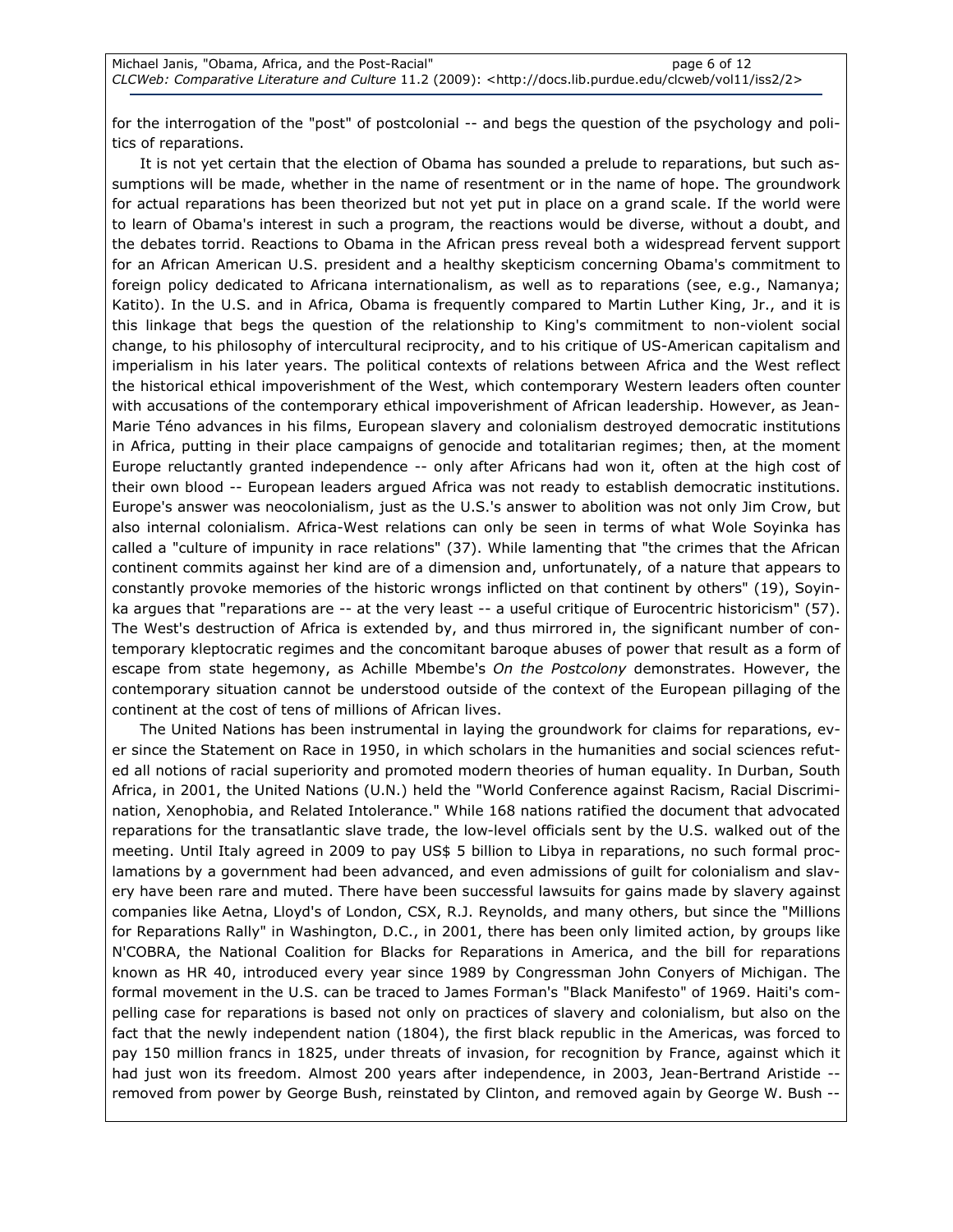issued a demand to France (never addressed) for the price of the nation's freedom, adjusted to modern currency, of \$21 billion.

Africans since independence have advanced the claim that slavery and colonialism are crimes against humanity unparalleled in human history, crimes that must be redressed in a systematic way to compensate those who suffer to this day from the effects of the history of genocide, oppression, and racism. On the continent claims have been diverse, characterized by efforts made on the part of individual nations, such as Congo's or Namibia's attempts to prosecute Belgium and Germany for the genocide of millions during the colonial era, as well as pan-African endeavors. The Organization of African Unity (OAU), formed by independence-era presidents in 1963, today the African Union (AU), met in Abuja, Nigeria, in 1993, at the behest of Bashorun Abiola (the legally elected President of Nigeria subsequently imprisoned by the dictator Sani Abacha), to form the "Pan-African Conference on Reparations" and the Group of Eminent Persons. In 1999 the Africa World Reparations and Truth Commission produced the Accra Declaration. Other pivotal moments in the recent African reparations movements are chronicled in Ali Mazrui's 2002 Black Reparations in the Age of Globalization. While these African movements seemed to have lost momentum and coherence, after making demands for reparations of \$777 trillion at the Accra conference ("Reparations to Africa" 5), for example, the claims are valid, as are those in the Americas. The traditional comparison made between reparations of \$65 billion paid by Germany to Holocaust survivors and their descendants (Biondi 9) often amplifies the controversy, as a distinction often has been made between the immediacy of post-war reparations to documented individual Jewish victims and the juridical complexity of reparations for the slave trade and colonialism; however, Germany also paid reparations to the state of Israel, setting a precedent for a reparations project of great breadth.

The fact that slavery and colonialism were not abolished until the mid-nineteenth and midtwentieth centuries, that these forms of brutality and oppression were not illegal in the West, does not negate their status as "crimes against humanity," as some critics have argued and as documented in histories of genocide. If this question of legality for claims necessitates they be made before international bodies such as the U.N., the groundwork has been put in place. What African American leadership, including Obama, has stressed for more than a century is the connection between slavery, racism, and the present-day oppression of African Americans in the U.S. The case of Africa turns upon the understanding of the connection between the trans-Atlantic slave trade, colonialism, and neocolonialism. According to Africa Action, every year forty-eight sub-Saharan African countries pay \$13.5 billion in foreign debt (Biondi 16), crippling their economies, limiting their abilities to meet spending needs for basic social services, and stunting all possible growth.

Soyinka sees reparations as a gesture that is the "condition of coexistence," the accountability that "carries with it a hands-across-the divide global comprehensiveness in our quest for the resolution of a bitter passage of our interlocked histories" (82-85) -- suggesting the cancellation of African debt. The gesture of reparations leads not only to crosscultural reconciliation but also to a political recognition of the significance of the African diaspora as a cultural entity and as a repository of intellectual history. In June of 2005, when the G-8 Summit announced debt cancellation for fourteen African nations, Soyinka's prescription seemed to have been filled. However, the approximately \$40 billion of \$300 billion in debt was cancelled for eighteen countries, effectively leaving future generations to pay for loans that never reached the public sector. As a staff editorial of the New York Times in 2005 pointed out, the U.S. contributed 0.16 to 0.18 percent of its national income to poor countries; France and Britain gave 0.34 and 0.41 percent (see "Thousands Died"; see also the dramatization of foreign debt in Abderrahmnane Sissako's film Bamako).

While Presidents Clinton and Bush, during state visits to African countries in 1998 and 2003, have admitted to the role of the U.S. in the evil perpetrated during the slave trade, there has been no official apology or discussion of reparations by the U.S. government; in 2001 France classified its colonial practices as crimes against humanity, but did so without offering an official apology (see "Framing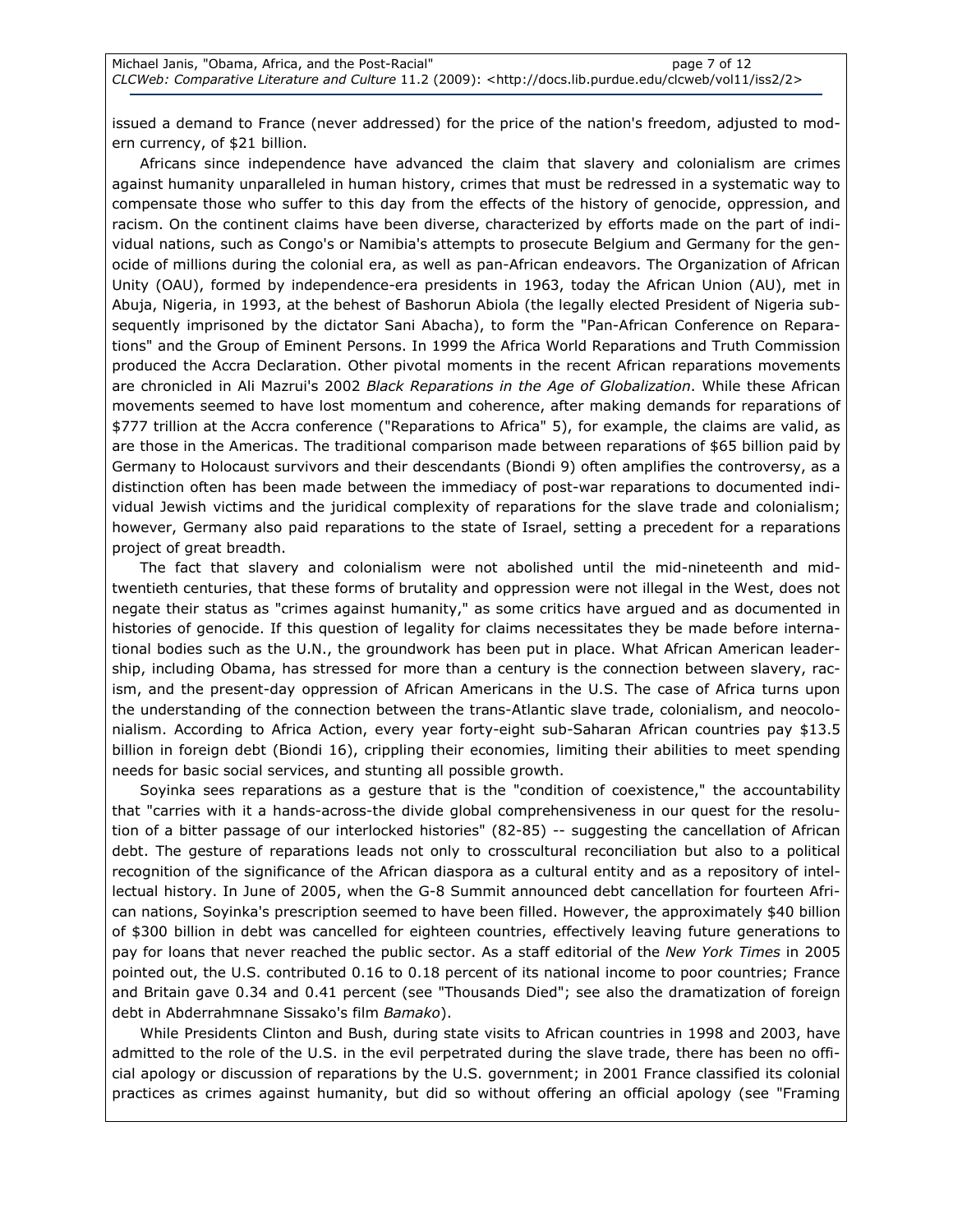| Michael Janis, "Obama, Africa, and the Post-Racial" | page 8 of 12                                                                                                                   |
|-----------------------------------------------------|--------------------------------------------------------------------------------------------------------------------------------|
|                                                     | CLCWeb: Comparative Literature and Culture 11.2 (2009): <http: 2="" clcweb="" docs.lib.purdue.edu="" iss2="" vol11=""></http:> |

Reparations" 37). The debate about reparations in most West-based scholarship suggests the curious claim that "there is little support for reparations for colonialism because there are few, if any, condensation points around which to rally Western public opinion" (Howard-Hassmann and Hassmann 39; the authors of the article, Rhoda E. Howard-Hassmann and Anthony P. Lombardo, mention Adam Hochschild's best seller King Leopold's Ghost and later make reference to Alex Halley's Roots, but almost incomprehensibly, they proceed as if the entire history of African, African American, and Caribbean literature did not exist. The abolitionist narrative The Interesting Life of Olaudah Equiano of 1789, The Narrative of the Life of Frederick Douglass of 1845, and Chinua Achebe's Things Fall Apart of 1959 were in fact also "best sellers" -- not to mention thousands of works on slavery and colonialism in libraries and on university syllabi all over the world).

Western governments have had only sparse diplomatic relations with African nations in recent years; in fact, the West continues to demonstrate that reparations, for the most part, are not on the minds of those in power. While the Bush administration, through initiatives like the Millennium Challenge, attempted to increase aid to African nation, there is little sign of significant change. While aid to Africa tripled during the Bush administration, only a fraction of the funds pledged to African nations has reached the countries. According to Celia Dugger, the budget for the Millennium Challenge Corporation is less that ten percent of the U.S foreign aid budget. Despite many shortcomings of its Africa policy -- its negligible response to the genocide in Darfur, for example -- the government of George W. Bush has gained an undeniable popularity among certain African leaders, but Ghanaian President John A. Kufuor concluded, "The aid is spread so thin that at the end of the day the necessary difference is not made" ("The Agency's"). If in the post-9/11 climate Africa has been seen as a necessary target for diplomacy by the U.S., Africa also continues to represent the North-South immigration crisis for European nations such as France, where the issue is among the motivations for the rise of neoconservativism.

President Nicolas Sarkozy's 2007 speech in Dakar, many African commentators fear, represents the views held by many Western Europeans and their elected officials; the French as an example of African-European relations remains particularly relevant, with its formerly vast empire in West Africa, its residual ideology of francophonie, and its African immigration controversies, one the one hand, and its anti-colonial intellectual traditions, including the stronghold of "black Paris," on the other. In his speech Sarkozy denied that France had any responsibility for colonialism in Africa, underscoring instead "a history of 'pacification'" ("un histoire de la 'pacification'"), "the improvement of vacant and ungoverned regions" ("la mise en valeur de teritoires vacants et sans maîtres"), and "improvements such as widespread education, modern medicine, and infrastructure in the form of railroads and highways" ("la diffusion de l'enseignement, de la fondation d'une médecine moderne, de le mise en place d'infrastructures routières et ferroviares") (Sarkozy qtd. in Mbembe; unless indicated otherwise, all translations are mine). Although Sarkozy acknowledged that slavery is a crime against humanity, his historical approach to Africa, while recognizing the continent's diversity of languages and cultures, committed the grave Hegelian error of claiming that "the African man has not sufficiently entered history" ("l'homme africain n'est pas assez entré dans l'histoire"), calling the continent trapped in cyclical time, basking in the glory of a golden age that never existed -- "a great continent that has everything it needs to succeed yet does not succeed because it has not been able to liberate itself from its own myths" ("un grand continent qui a tous pour réussir et qui ne réussit pas parce qu'ilo n'arrive pas à se libérer de ses mythes") (Sarkozy qtd. in Mbembe).

In his article "L'Afrique de Nicolas Sarkozy," Achille Mbembe demands from Sarkozy that France assume responsibility for "a cruel enterprise, abject and reprehensible" ("une entreprise passablement cruelle, abject et infâme"), for "wars of conquest, massacres, deportations, raids, forced labor, institutionalized racial discrimination" ("les guerres de conquête, les massacres, les deportations, les razzias, les travaux forcés, la discriminacion raciale institutionnelle"). In demanding that the "illimitable irresponsibility" of French colonialism be held up to sustained criticism, Mbembe bemoans the fact that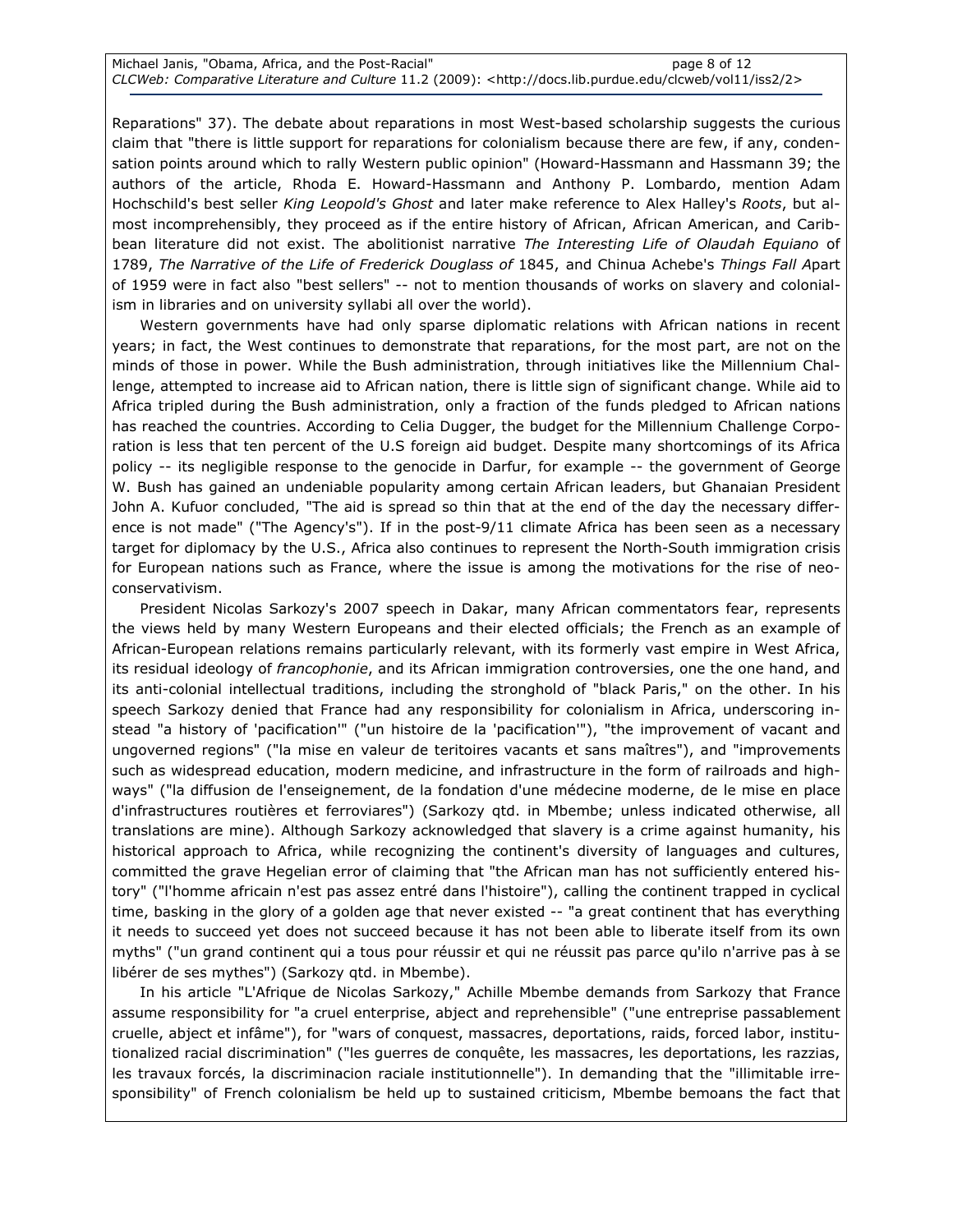| Michael Janis, "Obama, Africa, and the Post-Racial" | page 9 of 12                                                                                                                   |
|-----------------------------------------------------|--------------------------------------------------------------------------------------------------------------------------------|
|                                                     | CLCWeb: Comparative Literature and Culture 11.2 (2009): <http: 2="" clcweb="" docs.lib.purdue.edu="" iss2="" vol11=""></http:> |

"the intellectual armature that buttresses contemporary French relations with Africa literally dates from the nineteenth century" ("l'armature intellectuelle que sous-tend la politique africaine de la France date littéralement de la fin du XIXième siècle"). Making reference to the racism of Hegel and the "idiotic notions" of "the African soul" ("l'âme africaine") of ethnologists, Mbembe does not consider the possible influence of oppositional views of key twentieth-century figures with which anyone with a university education in France would be acquainted, for example, the Surrealists (who boycotted the Colonial Expositions) and the philosophers and poets of *négritude*. Clearly, it is not the radical and progressive trends of French avant-garde Modernism -- much less négritude, the Senghorian strain of which Mbembe attacks -- that prevail among key figures of the political elite, but the most pernicious form of imperialist indoctrination, the bourgeois illusion of the "civilizing mission."

The history of relations between Africa and the West in the twentieth century should serve to educate leaders of the twenty-first century; these leaders must take stock of the fact Jimmy Carter was the first U.S. president to visit the continent for diplomatic reasons -- and that Sarkozy remains trapped in the legacy that connects de Gaulle to Mitterand. While Anglophone and Francophone African intellectuals began to build bridges at the 1919 Pan-African conference in Paris, organized by Du Bois and Blaise Daigne, these beacons of world peace, gathering after the war, were seen by the Western powers as internal and external threats. Despite the strength of its literary and philosophical traditions, the French, while advocating francophonie, seem to lack a basic familiarity with the Francophone African intelligentsia, even the widely anthologized voices of négritude, such as Léopold Senghor (President of Senegal, Senghor was not only a poet and philosopher of négritude, but also, as a member of the French national assembly, was among the framers, in 1958, of the Constitution of the French Fifth Republic).

In Discours sur colonialisme (1950; Discourse on Colonialism), Aimé Césaire, educated, like Senghor, as an assimilé, wrote on behalf of the indigènes, the colonized who, under the French assimilationist system, were denied the rights of the assimilés and often were used as slave labor: Césaire points out in his book the most fundamental -- and the most subtle -- hypocrisies of French colonialism. In the early 1930s, the Surrealist Group in Paris led by André Breton, foreshadowed Césaire's Discours in their collective statement "Murderous Humanitarianism": "For centuries the soldiers, priests and civil agents of imperialism, in a welter of looting, outrage and wholesale murder, have battened with impunity on the colored races; now it is the turn of the demagogues, with their counterfeit liberalism. But the proletariat of today, whether metropolitan or colonial, is no longer to be fooled by fine words as to the real end in view, which is still, as it always was, the exploitation of the greatest number for the benefit of a few slavers" (352-53). The calls of the French avant-garde, of the theorists of négritude, of Pan-Africanists like Du Bois, and the of architects of the African revolutions against colonialism (from Lumumba to Cabral to Nkrumah) were directed at the colonized in Africa and the diaspora and to the exploited people and workers of the world; if these calls were not heeded, it has been a great boon to the redundant processes of racialization and the constant waves of neocolonialism.

I examine here only a sliver of the backdrop of recent relations between the West and Africa, as a means of adumbrating the trend against which Obama will have to fight if he is to move forward with projects that reflect the concern for Africa demonstrated by his work in the Senate. He has helped secure \$20 million for the African Union peacekeeping mission in Darfur and he wrote the Democratic Republic of the Congo Relief, Security, and Democracy Promotion Act, a bill authorizing \$53 million in assistance, which he helped pass. It is now estimated that the war in the Congo has the highest toll of human life since World War II. Obama has worked diligently on AIDS awareness projects and on advocating for the reduction of global poverty, pledging to double the contributions to the Millennium Challenge; further, he has come out strongly against corruption in Kenya and Zimbabwe and worked with international efforts to bring for Liberian President Charles Taylor to justice for atrocities in Liberia and Sierra Leone. President Obama has remained guarded on his view of reparations, reiterating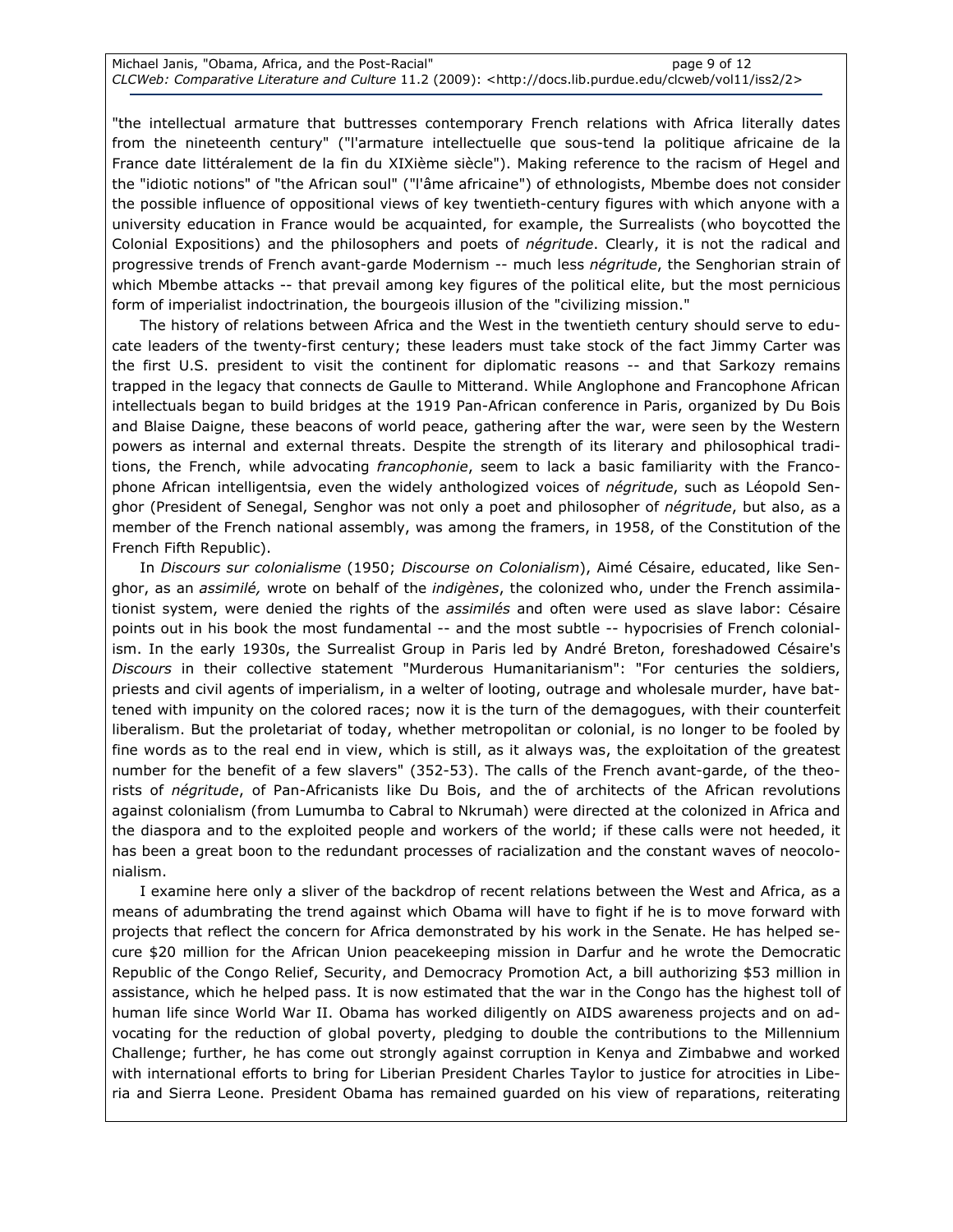what he has written in *Dreams from My Father* at the Unity '08 Convention in Chicago: "The best reparations we can provide are good schools in the inner city and jobs for people who are unemployed" ("Obama Returns"). Will we see Obama revise this policy, and will he establish an unprecedented, socially conscious Africa policy as President?

A survey of recent opinion in the African press suggests that most Africans anticipate that Obama will bring a dramatic policy change to U.S.-Africa relations. One very telling recent article published in The Nation (Nairobi), "Obama's Victory in Democratic Party Poll Has Continent in a Spin" (Ashine <http://allafrica.com/stories/printable/200806060089.html>), records perspectives from around the continent. The very diverse opinions on race, on Obama as an African American candidate, take up much of the article. In Kampala, Uganda, a university lecturer claims that he "supports Obama for ethnic reasons. He is a black man doing something extraordinary." A businessman there echoed this sentiment when he said, "He makes you proud [to be] black." The Lagos State House of Assembly in Nigeria inaugurated an "Obama state" and website. The Vote Obama Initiative website, the article reports, places Obama in line with Booker T. Washington, W.E.B. Du Bois, Martin Luther King, Jr., Malcolm X., and Marcus Garvey, celebrating that "he has "successfully broken the color bar." A candidate who would "no longer ignore Afro-Americans and their electoral strength" is considered "a feat worthy of celebration as the dawn of a new era" (Ashine <http://allafrica.com/stories/printable/200806060089.html>).

While the article begins with a claim for a cultural connection—"Africans clearly seem ecstatic and the American with Kenyan roots has a huge fan club"—it also reveals that among Africans "race" is a deconstruction site: many of the comments do not refer to Obama as Black, African American, or of mixed race, but as a politician with African heritage, an aspect of his worldview that is not necessarily responsible for his emergent commitment to Africa. Abraham Kumela, a young NGO worker, comments, "Obama is bigger than just a politician with African roots; he is a symbol of tolerance and multiculturalism." Ghanaian columnist Godwin Yaw Agboka underscores that Obama "appeals to the youth" and "has transcended race." At the University of Dar es Salaam, lecturer Peter Tumaini-Mungu finds Obama's origins to be secondary, even incidental: "Being a person of African origin might not be that important. Obama's policies towards Africa are ambitious, and he has a keen interest in the continent. That is something a person of any origin can have" (Ashine <http://allafrica.com/stories/printable/200806060089.html>).

Continental opinion on Obama and race divides frequently along generational lines, as it does in the U.S., where post-baby-boom generations, often raised in intercultural families and educated with multiculturalist curricula, see the world increasingly in post-racial terms. In both settings, previous generations, who fought for civil rights or who fought against European colonialism, wonder if the younger generations are attuned to global injustices, if they are politically aware, or if they are anesthetized and deceived by an increasingly transnational, superficially post-racial mass culture of commodification. The technologically savvy Obama campaign understood postmodern politics as the domain of the hegemony of the image, but more importantly, the 2008 election showed that Obama spoke to voices in the U.S. and around the world, voices that have been calling for the analysis of the U.S.'s schizoid identity -- the philanthropist and emperor -- the contradictory values of a democracy that has been militarized, racialized, and commodified, in order to re-examine the project of pluralism, which must accommodate difference and hybridity.

The context of the history of Africa and the diaspora is essential to the analysis of the trajectory of the Obama years. Returning to the work of Anténor Firmin, whose nation was occupied by the U.S. for a decade after his death, we are called upon to think of the island that has become the symbol of the West's inhumanity -- and the diaspora's hope for change. In 1885, commenting on Haiti's influence on US-American abolitionism, Firmin advanced the argument that the United States was "destined to strike the first blow against the theory of the inequality of the human races … It seems quite possible that, in less than a century from now, a Black man might be called to head the government of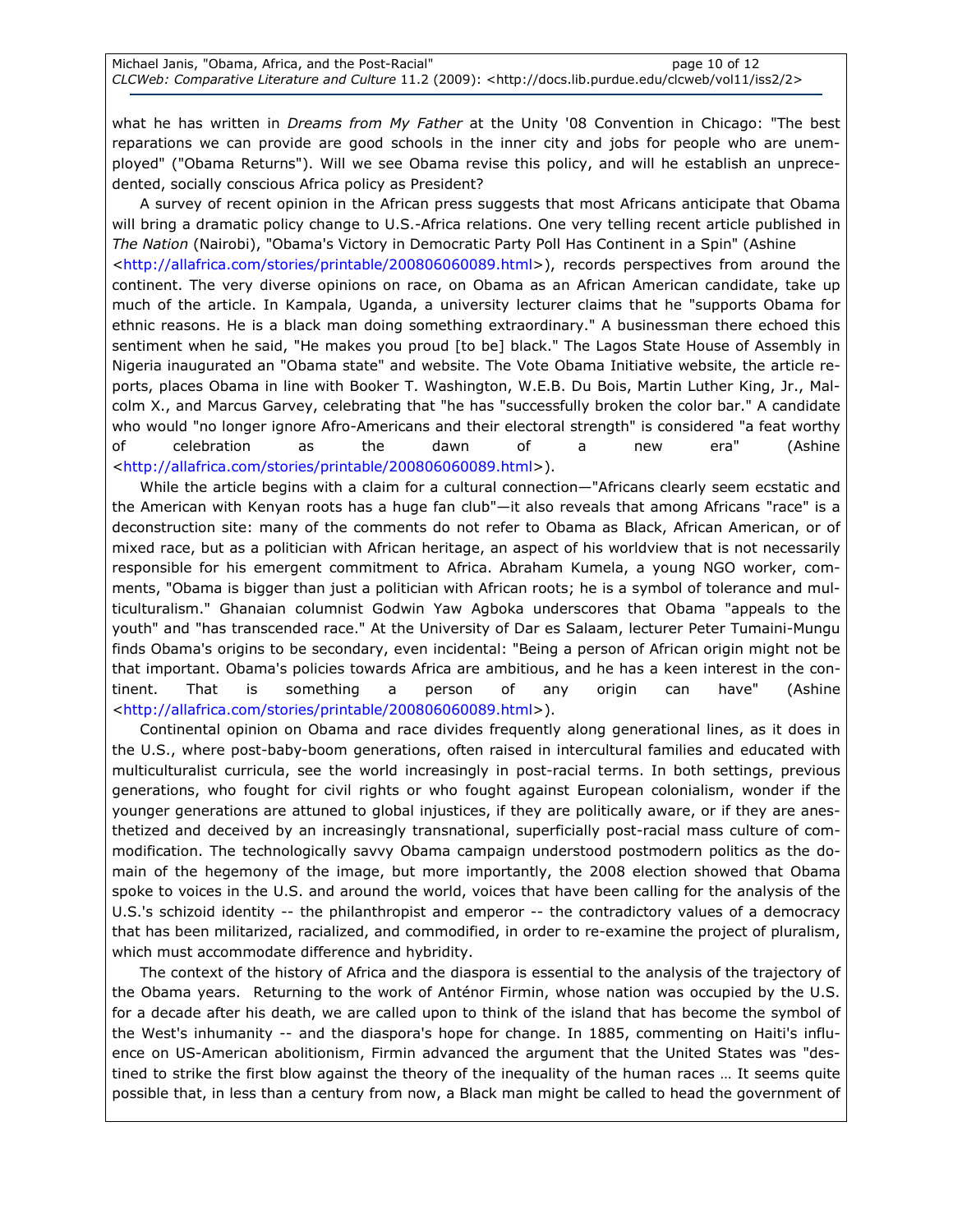Washington" (401). As the U.S. begins to reread its history, it will recognize in President Obama an allegory for future reparations, local and global: the narrative of the rise of an African American community organizer, the most cosmopolitan politician in U.S. history, who exists between generations and social classes, between races and cultures, between nations and continents.

#### Works Cited

- Africa Action. "Position on the World Conference against Racism, Racial Discrimination, Xenophobia, and Related Intolerance." africapolicy.org (2001): <http://www.africapolicy.org>.
- Appiah, Kwame Anthony. "Race." Critical Terms for Literary Study. Ed. Frank Lentricchia and Thomas McLaughlin. Chicago: U of Chicago P, 1995. 274-87.
- Ashine, Argaw, Agnelo Izama, Christopher Kidanka, and Tony Eluemunor. "Obama's Victory in Democratic Party Poll Has Continent in a Spin." The Nation (6 June 2008): <http://allafrica.com/stories/printable/200806060089.html>.
- Baldwin, James. "On Being White ... And Other Lies." Essence (April 1984): 90-92.
- Bai, Matt. "Is Obama the End of Black Politics?" New York Times Magazine (10 August 2008): <http://www.nytimes.com/2008/08/10/magazine/10politics-t.html>.
- Blauner, Robert. Racial Oppression in America. New York: Harper and Row, 1972.
- Breton, André, Roger Caillois, René Char, René Crevel, Paul Eluard, J.-M. Monnerot, Benjamin Péret, Yves Tanguy, André Thirion, Pierre Unik, and Pierre Yoyotte. "Murderous Humanitarianism." Trans. Samuel Beckett. Negro: An Anthology. Ed. Nancy Cunard. New York: Continuum, 1996. 252-53.
- Césare, Aimé. Discourse on Colonialism. Trans. Joan Pinkham. New York: Monthly Review P, 1955.
- Davis, Angela Y. "Gender, Class, and Multiculturalism: Rethinking 'Race' Politics." Mapping Multiculturalism. Ed. Avery F. Gordon. Minneapolis: U of Minnesota P, 1996. 40-48.
- Du Bois, W.E.B. The Souls of Black Folk. New York: Fawcett Publications, 1964.
- Du Bois, W.E.B. The World and Africa: An Inquiry into the Part Which Africa Has Played in World History. New York: International Publishers, 1965.
- Dugger, Celia W. "U.S. Agency's Slow Pace Endangers Foreign Aid." The New York Times (7 December 2007): <http://www.nytimes.com/2007/12/07/world/africa/07millenium.html>.
- Eco, Umberto. Six Walks in the Fictional Woods. Cambridge: Harvard UP, 1994.
- Eze, Emmanuel Chukwudi. Race and the Enlightenment: A Reader. Cambridge: Blackwell, 1997.
- Fanon, Frantz. Black Skins, White Masks. Trans. Lam Markmann. New York: Grove, 1967.
- Fanon, Frantz. Wretched of the Earth. Trans. Constance Farrington. New York: Grove Weidenfeld, 1968.
- Firmin, Anténor. *The Equality of the Human Races (Positivist Anthropology).* Trans. Asselin Charles. New York: Garland, 2000.
- Forman, James. "Black Manifesto to the White Christian Churches and the Jewish Synagogues in the United States of America and All Other Racist Institutions." Reparations: The Black Manifesto and Its Challenge to White America. Ed. Arnold Schuchter. Philadelphia: J.B. Lippincott, 1970. 191-202.
- Frank, David A., and Mark Lawrence McPhail. "Barack Obama's Address to the 2004 Democratic National Convention: Trauma, Compromise, Consilience, and the (Im)possibility of Racial Reconciliation." Rhetoric and Public Affairs 8.4 (2005): 571-94.
- Gates, Henry Louis. Loose Canons: Notes on the Culture Wars. Oxford: Oxford UP, 1992.
- Gates, Henry Louis. "Preface to Blackness: Text and Pretext." Afro-American Literature: The Reconstruction of Instruction. Ed. Robert Stepto and Dexter Fisher. New York: Modern Language Association of America, 1979. 44- 71.
- Gilroy, Paul. Against Race: Imagining a Political Culture Beyond the Color Line. Cambridge: Belknap, 2000.
- Gilroy, Paul. Small Acts: Thoughts on the Politics of Black Cultures. London: Serpent's Tail, 1993.
- Gobineau, Joseph Arthur de. The Inequality of Human Races. 1853-55. New York: H. Fertig, 1967.
- Hegel, George Wilhelm Friedrich. Phenomenology of Spirit. Trans. A.V. Miller. Oxford: Clarendon, 1977.
- Hord, Fred Lee. Reconstructing Memory: Black Literary Criticism. Chicago: Third World, 1991.

Howard-Hassmann, Rhoda E., and Anthony P. Lombardo. "Framing Reparations Claims: Differences between the African and Jewish Social Movements for Reparations." African Studies Review 50.1 (2007): 27-48.

- Howard-Hassmann, Rhoda. E. "Reparations to Africa and the Group of Eminent Persons." Cahiers d'études africaines 173-74 (2004): 81-97.
- Israely, Jeff. "Italy Pays Reparations to Libya." Time/CNN (2 September 2008): <http://www.time.com/time/world/article/0,8599,1838014,00.html>.
- Katito, George. "Would President Obama be Good for Africa?" allAfrica.com (12 June 2008): <http://allafrica.com/stories/printable/200806120257.html>.
- Kermode, Frank. The Sense of an Ending: Studies in the Theory of Fiction. New York: Oxford UP, 1967.
- Mazrui, Ali A., and Alamin M. Mazrui. *Black Reparations in the Era of Globalization*. Binghamton: Institute of Global Cultural Studies, 2002.
- Mbembe, Achille. "L'Afrique de Nicolas Sarkozy." *Blog Page: Alain Mabanckou* (14 August 2007): <http://www.congopage.com/article4872.html>.
- Mbembe, Achille. On the Postcolony. Berkeley: U California P, 2001.